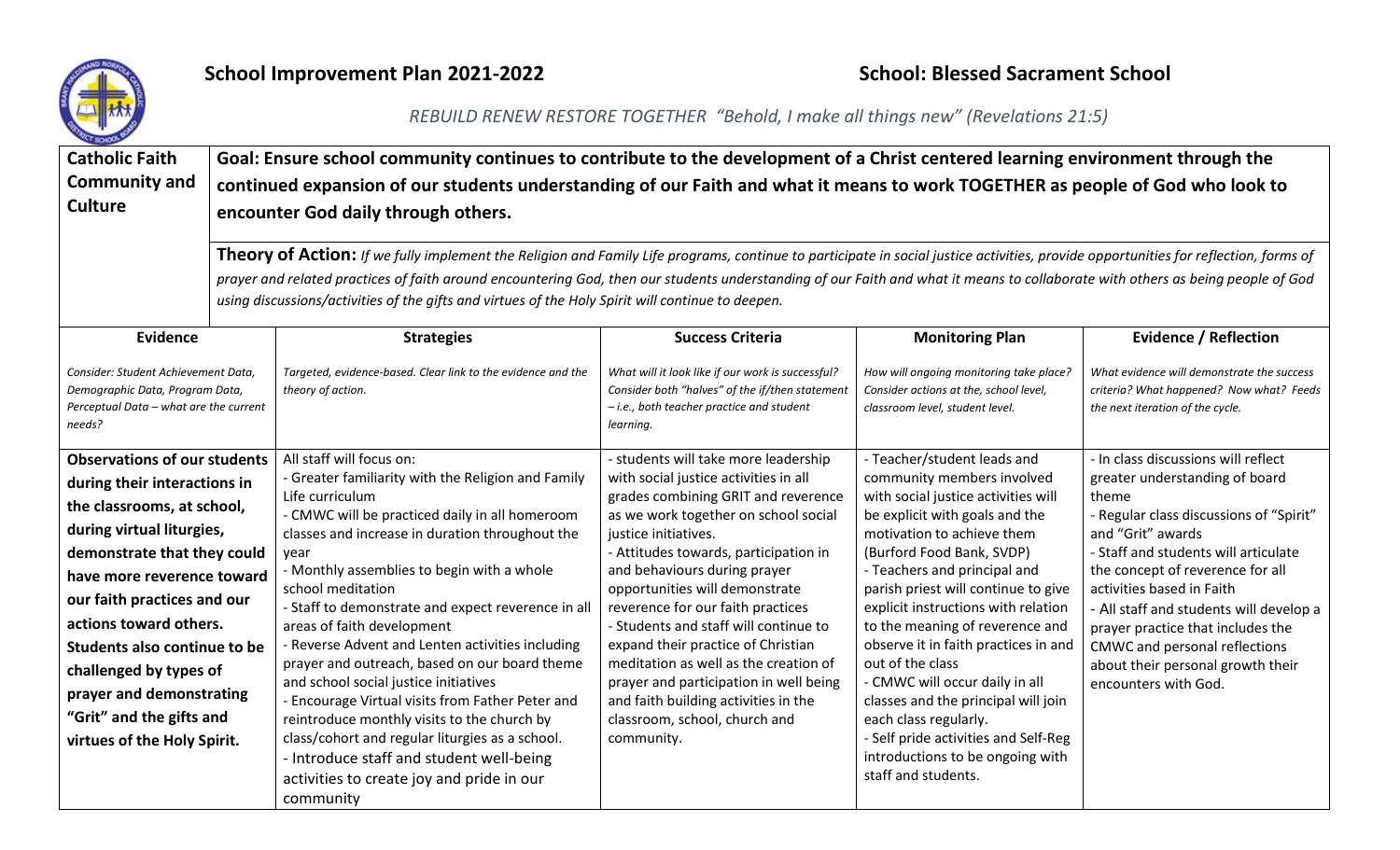**Literacy Goal: Through the use of authentic teaching opportunities, the staff will build capacity in the implementation of Essential Practices K-12 in the areas of reading and writing by providing feedback to reading strategies development and writing tasks that increase student understanding and ability to make edit their work in response to the feedback provided.**

> **Theory of Action** *If staff further implement the concepts of "Assessment FOR learning" as expressed in the Essential Practices K-12 to create, model and provide timely, specific and differentiated feedback for daily authentic writing and reading tasks at all grade levels then students overall language skills will improve.*

| Evidence                                                                                                                   | <b>Strategies</b>                                                                                 | <b>Success Criteria</b>                                                                                                                                        | <b>Monitoring Plan</b>                                                                                               | <b>Evidence / Reflection</b>                                                                                               |
|----------------------------------------------------------------------------------------------------------------------------|---------------------------------------------------------------------------------------------------|----------------------------------------------------------------------------------------------------------------------------------------------------------------|----------------------------------------------------------------------------------------------------------------------|----------------------------------------------------------------------------------------------------------------------------|
| Consider: Student Achievement Data,<br>Demographic Data, Program Data,<br>Perceptual Data - what are the current<br>needs? | Targeted, evidence-based. Clear link to the evidence and the<br>theory of action                  | What will it look like if our work is successful?<br>Consider both "halves" of the if/then<br>statement - i.e., both teacher practice and<br>student learning. | How will ongoing monitoring take place?<br>Consider actions at the, school level,<br>classroom level, student level. | What evidence will demonstrate the success<br>criteria? What happened? Now what? Feeds<br>the next iteration of the cycle. |
| Data collections at the                                                                                                    | - Continue to build capacity around authentic                                                     | - Staff will provide clear and explicit                                                                                                                        | - Teachers will share expectations<br>for purposeful writing with                                                    | - Staff will demonstrate growth of                                                                                         |
| school/class level indicate                                                                                                | writing and feedback with staff and students<br>through conversations and class work with peers.  | expectations for writing tasks<br>(anchor charts, rubrics), EPL K -12.                                                                                         | divisional colleagues informally                                                                                     | feedback usage to extend/enhance<br>essential practices.                                                                   |
| that primary and junior                                                                                                    | - Creating purposeful literacy tasks based on                                                     | - Teachers will provide daily                                                                                                                                  | and principal once per term.                                                                                         | - Classroom assessment will be                                                                                             |
| reading is an area of need.                                                                                                | monthly "GRIT" and "Spirit" traits.                                                               | opportunities for authentic writing                                                                                                                            | - Teachers will explicitly discuss                                                                                   | discussed during teacher                                                                                                   |
| <b>DRA's have highlighted</b>                                                                                              | - Providing students with timely, varied and                                                      | tasks and provide explicit and timely                                                                                                                          | student work in meetings to                                                                                          | conversations with principal.                                                                                              |
| groups of struggling readers                                                                                               | effective feedback and planning next steps for                                                    | feedback about said writing.                                                                                                                                   | reflect on strengthening their                                                                                       | - Teachers will submit assessment                                                                                          |
| at all levels that require a                                                                                               | improvement based on feedback.<br>- Students to have access to a portfolio of their               | Students will then be able to                                                                                                                                  | feedback practices.<br>- Student portfolios will be used                                                             | marks, established through student<br>observations, conversations and                                                      |
| more intense focus.                                                                                                        | work and past feedback to review and reflect on.                                                  | articulate the feedback given as it<br>applies to their own writing.                                                                                           | to track progress of student and                                                                                     | product of assigned tasks at                                                                                               |
|                                                                                                                            | - Teacher access SAT and other supports including                                                 | - Students will give feedback to                                                                                                                               | growth of feedback usage.                                                                                            | meetings with principal.                                                                                                   |
| In the past staff                                                                                                          | more in depth "training" of phonemic awareness                                                    | peers to enhance writing tasks as                                                                                                                              | - Principal and teachers to meet                                                                                     | - Primary DRA's will increase with a                                                                                       |
| conversations indicate that                                                                                                | screening, the use of programs such as Heggerty (K                                                | audience to their work.                                                                                                                                        | with SAT formally and informally                                                                                     | focused effort on primary reading                                                                                          |
| focused writing instruction                                                                                                | -2) and usage of portfolios for varied strategies to                                              | - Students will demonstrate an                                                                                                                                 | to discuss student progress and                                                                                      | using a variety of literacy                                                                                                |
| and timely feedback helped                                                                                                 | support students at risk in reading and writing<br>including: Lexia Core5, Strong Start, EPL K-12 | improvement in their writing and<br>utilize the feedback in subsequent                                                                                         | next steps for reading<br>development using board                                                                    | interventions and effective use of<br>EPL K-12 strategies including small                                                  |
| students to improve their                                                                                                  | literacy strategies etc.                                                                          | writing tasks.                                                                                                                                                 | approved programs in all                                                                                             | group instructions, guided                                                                                                 |
| responses and needs to                                                                                                     | - Teachers to explore and share how to further                                                    | -Students will have daily                                                                                                                                      | divisions.                                                                                                           | reading/writing to guide next steps.                                                                                       |
| continue.                                                                                                                  | incorporate the use of "Brightspace" to support                                                   | opportunities to read and reading                                                                                                                              | - All teachers to share                                                                                              |                                                                                                                            |
|                                                                                                                            | student growth and as a method for feedback.                                                      | levels will be monitored                                                                                                                                       | reading/literacy diagnostics                                                                                         |                                                                                                                            |
|                                                                                                                            |                                                                                                   | throughout the year using                                                                                                                                      | scores, to capture students                                                                                          |                                                                                                                            |
|                                                                                                                            |                                                                                                   | diagnostic reading assessments                                                                                                                                 | reading growth.                                                                                                      |                                                                                                                            |
|                                                                                                                            |                                                                                                   | available                                                                                                                                                      |                                                                                                                      |                                                                                                                            |